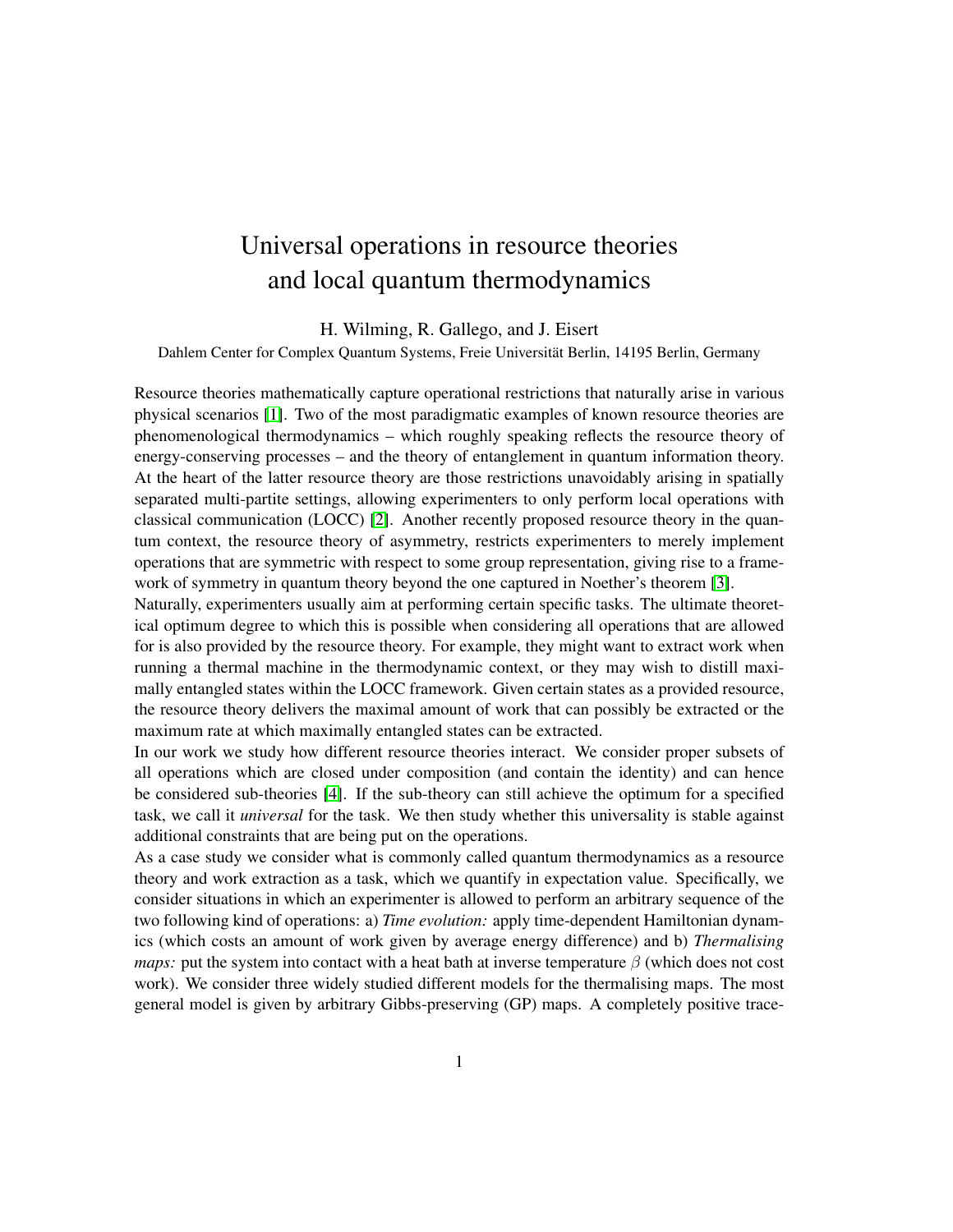preserving (CPTP) map is called Gibbs-preserving with respect to a Hamiltonian  $H$  if it has the Gibbs-state  $\omega_{\beta}(H) = Z_{\beta}(H)^{-1} \exp(-\beta H)$  as a fixed-point. Such maps contain physically motivated operations such as Markovian time-evolution with Gibbs-state as steady-state. They thus contain natural physical operations like putting the working system next to a heat bath for some time and removing it before it has fully thermalised. Depending on the microscopic details of the heat bath and the time-duration, this yields different outcomes on the same initial state. A proper subclass of GP maps is given by the so-called thermal operations (TO), as defined in [\[6,](#page-3-1) [7,](#page-3-2) [11\]](#page-3-3). Lastly, we consider the model that has been prevalent in the study of thermodynamics, give by the map,  $(\rho, H) \mapsto (\omega_{\beta}(H), H)$ , which we will refer to as *weak thermal contact* (WTC). Without any additional constraints, weak thermal contact is indeed universal for work extraction when combined with arbitrary time evolutions: Given any pair of an initial quantum state and a Hamiltonian  $(\rho, H)$  of the work system, the maximum amount of work  $\langle W\rangle_{\text{opt}}^{\text{WTC}}(\rho, H)$  that can be extracted is given by the difference of non-equilibrium free energies compared to the Gibbs-state  $\omega_\beta(H)$  [\[5,](#page-3-4) [8\]](#page-3-5):

$$
\langle W \rangle_{\text{opt}}^{\text{WTC}}(\rho, H) = F_{\beta}(\rho, H) - F(\omega_{\beta}(H), H), \tag{1}
$$

where  $\beta^{-1} = k_B T$  and the non-equilibrium free energy is defined as  $F_\beta(\rho, H) := \text{Tr}(\rho H)$  $k_B T S(\rho)$  with  $S(\rho)$  the von-Neumann entropy of  $\rho$ . The maximum work  $\langle W\rangle_{\text{opt}}^{\text{WTC}}(\rho, H)$  that can be extracted using time evolutions and general Gibbs-reserving maps is also bounded from above by the free energy difference [\[9\]](#page-3-6). This is due to the fact that Gibbs-preserving operations can only decrease the relative-entropy distance to the Gibbs-state. Hence we have  $\langle W\rangle_{\text{opt}}^{\text{WTC}}(\rho, H) = \langle W\rangle_{\text{opt}}^{\text{GP}}(\rho, H).$ 

If we put additional constraints on the time evolutions the situation changes dramatically. The constraints are introduced as limitations on the set of accessible Hamiltonians. In particular, we consider i) a bound on the operator norm or ii) allowing the experimenter only to change local terms in an *interacting* Hamiltonian. The latter constraint defines what we call *local quantum thermodynamics*. Such an interplay between locality and thermodynamics has already yielded interesting results in restricted scenarios where constituents of the composite system are assumed to be non-interacting or work extraction is performed without access to heat baths [\[10\]](#page-3-7). Here, we address the problem in generality, investigating the effect of interacting Hamiltonians and thermal baths and formulating the problem from the viewpoint of resource theories.

In both of our constrained settings, the unitary time-evolutions that can be implemented on the full system are the same as in the unconstrained setting. For case i) this is clear since scaling a Hamiltonian is the same as changing the time-scale. For the situation where we have a constrain on locality this is less obvious. Using ideas from quantum control theory, we prove that *any* interaction together with the ability to change local Hamiltonians can be used to effectively implement arbitrary global unitaries in the infinite-time limit. Results from control theory suggest that such results hold for many constraints that one can put on the allowed Hamiltonians [\[12\]](#page-3-8). Yet, surprisingly, despite the fact that the unitary operations that the experimenters can apply on

the system are unchanged in both settings, weak thermal contact completely looses its univer-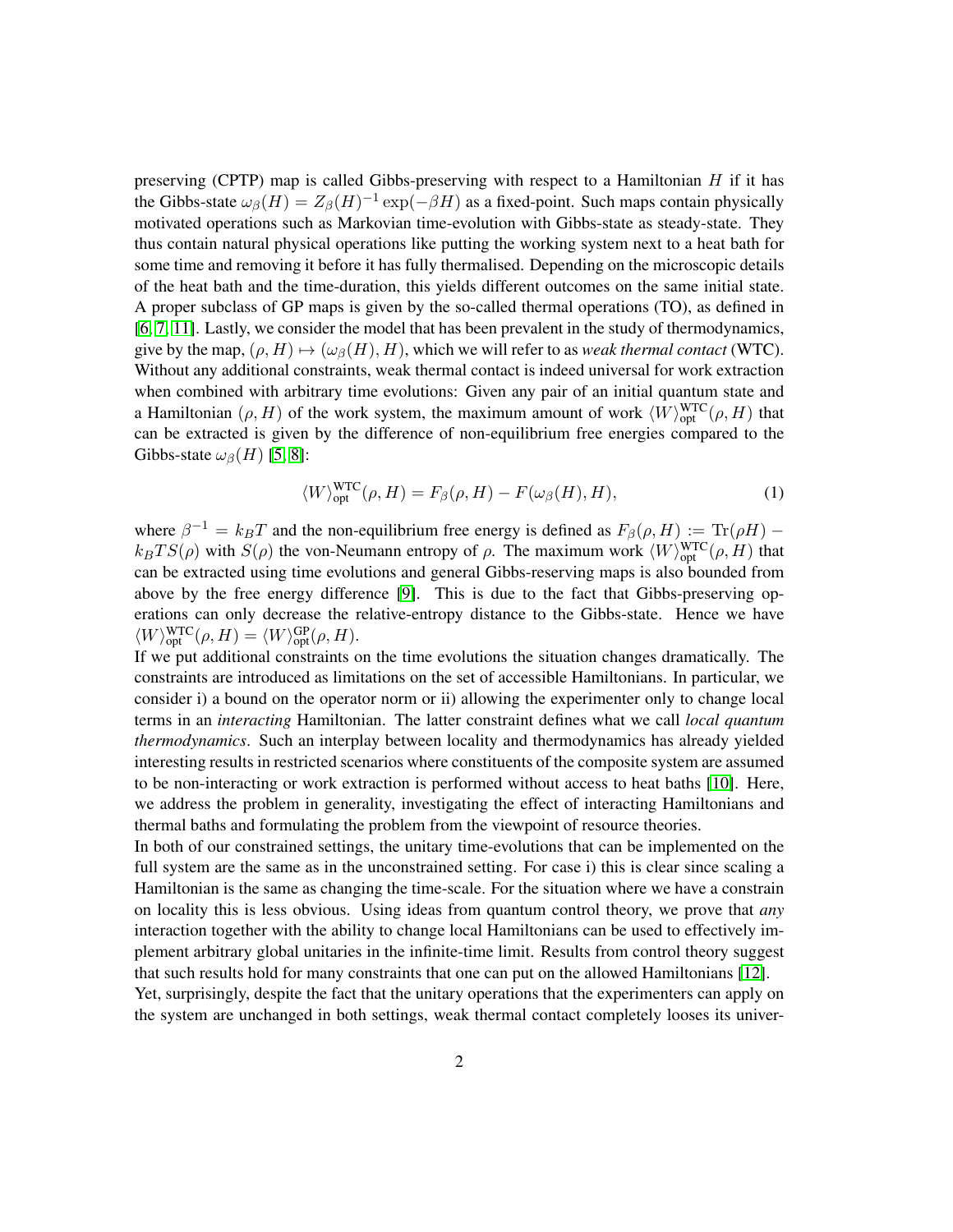sality: There exist initial pairs  $(\tilde{\rho}, \tilde{H})$  from which no work can be extracted with weak thermal contact but some amount of work can be extracted using more general Gibbs-preserving maps:

$$
\langle \tilde{W} \rangle_{\text{opt}}^{\text{WTC}}(\tilde{\rho}, \tilde{H}) \le 0 < \langle \tilde{W} \rangle_{\text{opt}}^{\text{GP}}(\tilde{\rho}, \tilde{H}), \tag{2}
$$

here  $\langle \tilde{W} \rangle_{\text{opt}}$  denotes the maximum amount of work that can be extracted in the respective constrained scenario.

Similarly to Ref. [\[6\]](#page-3-1), to establish our results we found it necessary to enlarge the state-space from quantum states to pairs of quantum states and Hamiltonians. This is due to the interplay between the set of allowed Hamiltonians and the Gibbs-preserving maps: Since the property of being Gibbs-preserving is defined relative to a Hamiltonian, the set of operations that are allowed at a certain moment of time depend on the current Hamiltonian of the working-system. If we constrain the set of Hamiltonians that the experimenter can reach, the set of Gibbs-states and Gibbs-preserving maps that can be reached during a work-extraction protocol is also constrained. Since the allowed unitary operations are unchanged, it is precisely this interplay that is the only reason for the smaller amount of work that can be extracted in the constrained settings.

The example for the gap in work-extraction in the situation with the locality-constraint relies on the existence of special interacting Hamiltonians whose equilibrium free energy can only be decreased by adding local terms. This is sufficient to show that there exist intial configurations  $(\tilde{\rho}, H)$  from which no work can be extracted using WTC and time evolutions with Hamiltonians restricted as defined in ii). Such Hamiltonians also exist for other constraints and we prove that a sufficient condition for this property is that the Gibbs-state of the Hamiltonian is Hilbert-Schmidt orthogonal to all other Hamiltonians (up to their traces) the experimenter can go to from the initial Hamiltonian.

Our work can be seen as a study on how operational constraints (and hence resource theories) interact in a setting of practical physical interest: locality and thermodynamics. It has already been shown before that quantum thermodynamics (although in a different formulation) can be understood as an intersection between the resource theories of purity and asymmetry [\[15\]](#page-3-9). We hope that further research in this direction will elucidate the formal and practical connections between different resource theories.

## References

- <span id="page-2-0"></span>[1] M. Horodecki, J. Oppenheim, Int. J. Mod. Phys. B 27, 1345019 (2013).
- <span id="page-2-1"></span>[2] C. H. Bennett, H. J. Bernstein, S. Popescu, and B. Schumacher, Phys. Rev. A 53, 2046 (1996); R. Horodecki, P. Horodecki, M. Horodecki, and K. Horodecki, Rev. Mod. Phys. 81, 865 (2009).
- <span id="page-2-2"></span>[3] G. Gour and R. W. Spekkens, New J. Phys. 10, 033023 (2008); M. Ahmadi, D. Jennings, and Terry Rudolph, New J. Phys. 15, 013057 (2013); I. Marvian and R. W. Spekkens, Nature Comm. 5, 3821 (2014).